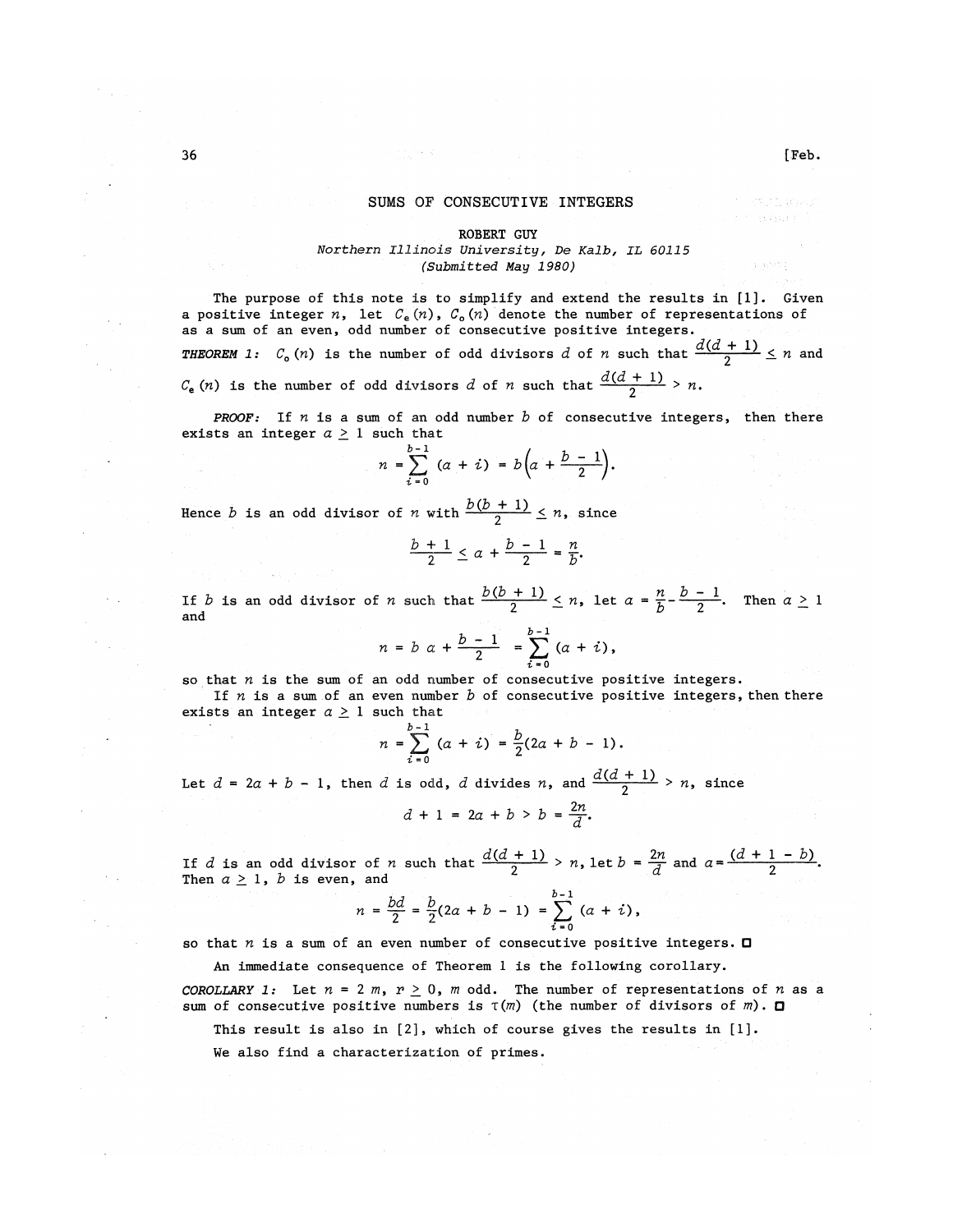*COROLLARY* 2: Let  $n$  be an odd positive integer. Then  $n$  is composite if and only if there is a pair of positive numbers u, *V* such that

(1) 
$$
8n = u^2 - v^2; u - v \ge 6.
$$

**PROOF:** If  $n$  is odd composite, then  $n$  is the sum of at least three consecutive integers by Theorem 1. That is

$$
n = a + (a + 1) + \cdots + (a + k), k \ge 2.
$$

Hence  $2n = (k + 1)(2a + k)$ . Let  $v = 2a - 1$  and  $u = 2k + 2a + 1$ . Then

$$
k + 1 = \frac{u - v}{2} \quad \text{and} \quad 2a + k = \frac{u + v}{2},
$$

so that  $8n = u^2 - v^2$  and  $u - v \ge 6$ . Note that *u*, *v* are odd. Conversely, given an odd integer *n* satisfying (1), we find

 $8n = (u + v)(u - v)$ .

If *n* is prime and  $u - v$  is even, then  $u - v = 8$ , 2*n*, or 4*n*. When  $u - v = 8$ , we have  $2u = n + 8$  so that  $n = 2$ , while  $u - v = 2n$  implies that  $u = 2 + n$ , and hence  $v = 2 - n \le 0$ . If  $u - v = 4n$ , then  $u + v = 2$  and  $u = v = 1$ , which says that  $n = 0$ . Thus, if *n* is a prime, we must have  $u + v = 8$  and  $u - v = n$ , which implies once again that  $n = 2$ .

We conclude that  $n$  must be composite. It is also simple to solve the above system for *a* and *k.* D

It is not easy to find  $C_0(n)$  explicitly. For instance, let  $\tau_o(n, x)$  denote the number of odd positive divisors of *n* which are  $\leq x$ . One finds

$$
\tau_{o}(n, x) = \sum_{\substack{d \leq x \\ d \text{ odd}}} \frac{c_{d}(n)}{d} \sum_{\substack{k \leq x/d \\ k \text{ odd}}} \frac{1}{k},
$$

where  $c_d(n)$  is the Ramanujan function. This is not altogether satisfactory, but it will yield an estimate. One direct but very elaborate way to find  $\tau_o(n, x)$  exit will yield an estimate. One direct but very elaborate way to find T0(ft, *x)* explicitly is by counting lattice points as follows. Write  $n =$  2  $\mathcal{P}_1$  ...  $\mathcal{P}_k$  as a product of primes. An odd divisor *d* of *n* is of the form  $d = p_1^{b_1} \dots p_k^{b_k}$ , where  $0 \leq b_i \leq a_i$ . The inequality  $d \leq x$  means

$$
b_1 \log p_1 + \cdots + b_k \log p_k \leq \log x.
$$

Let  $e_1, \, \dots, \, e_k$  be the standard basis of  $\mathbb{R}^k.$  Consider the parallel-piped  $P$  determined by  $a_1e_1$ , ...,  $a_ke_k$  and the hyperplane *H* with equation

$$
x_1 \log p_1 + \cdots + x_k \log p_k = \log x.
$$

Then  $\tau_0(n, x)$  is the number of lattice points in the region "below" *H* which are also contained in  $P$ . There are of course  $k^2$  possible intersections of  $H$  with  $P$  to consider, a formidable task! However, we have, perhaps a little surprisingly,

*COROLLARY* 3: Write  $n = 2^k m$ , where *m* is odd. Then

$$
C_o(n)
$$
  $\frac{1}{2}\tau(m)$ ;  $C_1(n) \le (k + \frac{1}{2})\tau(m)$ .

In particular, when  $n$  is odd, we have

 $C_e(n) \leq \frac{\tau(n)}{2} \leq C_o(n)$ .

PROOF: It is very easy to show that

$$
\sqrt{n} \leq \frac{-1 + \sqrt{1 + 8n}}{2},
$$